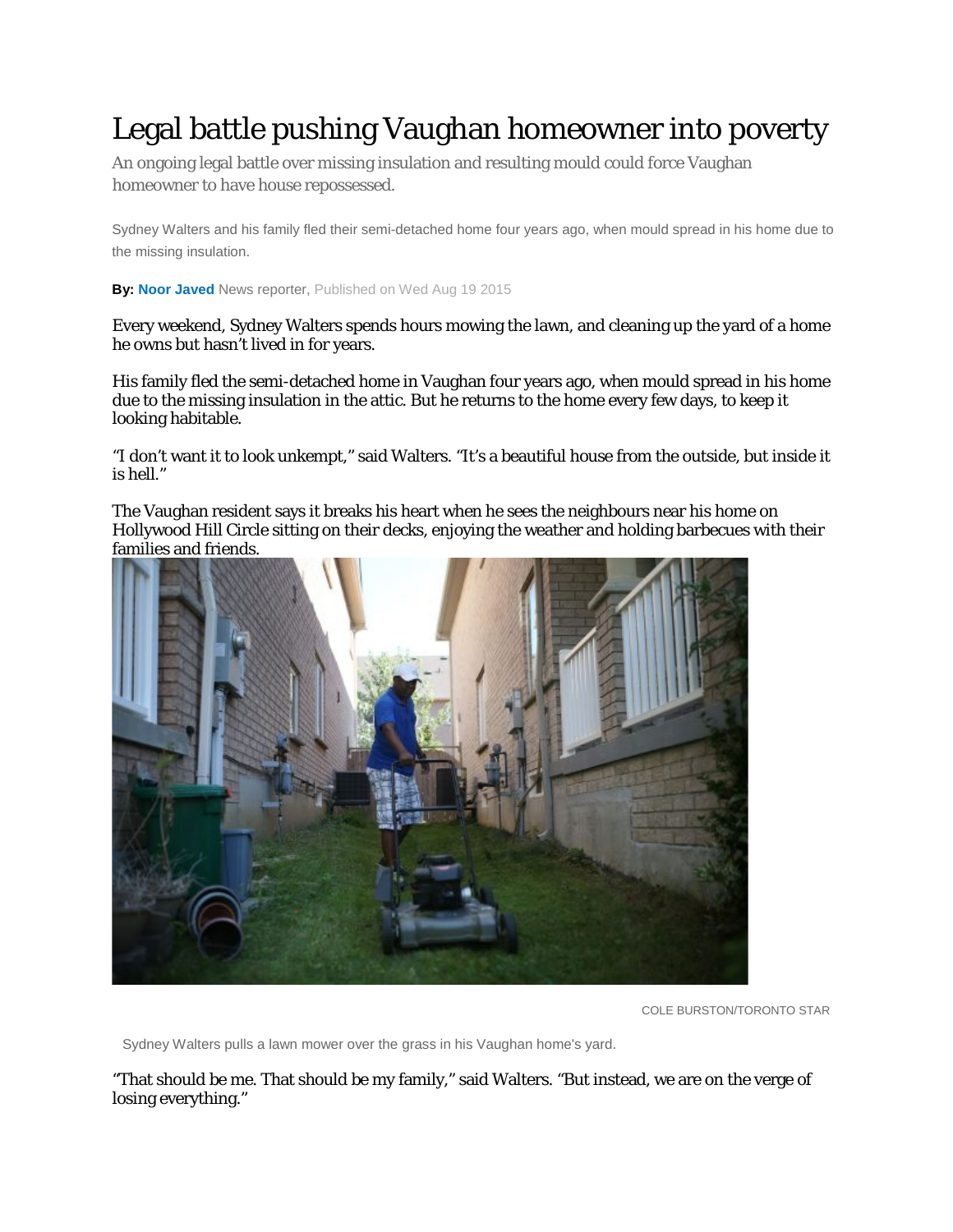

COLE BURSTON / TORONTO STAR Order this photo

Sydney Walters in the backyard of his Vaughan home. Walters' home is now vacant, and he lives in a rented apartment as the home is now contaminated with mould and inhabitable.

For Walters, "everything" refers to the home he bought in 2004, in the hopes of giving his family a taste of the suburban dream. But it's a dream that has become entangled in a web of lawsuits, that Walters says have brought him to the brink of bankruptcy and will soon cost him the only asset he has.

In the meantime, Walters has been living in a cramped one-bedroom basement apartment a street away, with his wife and teenage son — who sleeps on the couch. The burden of paying for and running two households is proving to be just too much.

"I'm still paying my mortgage, and we pay almost a thousand dollars to rent this," said Walters, pointing at the small apartment around him. "Our monthly insurance fee is so high. It's just a matter of time before the bank will take possession of the house," he said.

The Star profiled Walters in 2012, when he was [living](http://www.thestar.com/business/2012/07/12/homeowners_swelter_in_backyard_tent_amid_heated_insulation_dispute.html) in a tent in the backyard of his home because of the mould inside. He had just filed a lawsuit against the city of Vaughan, the builder Villa Royale Homes Inc., and Tarion Warranty Corporation — alleging the parties are responsible for the damage to his home as a result of the bare attic and should be responsible for the costs of the cleanup.

In 2013, Walters initiated a new lawsuit against the parties, seeking \$2 million in damages to their home and personal injuries. The lawsuit has sparked a handful of others, with the city suing the builder and the builder suing the city, the original homeowners and a subcontractor, who in turn sued the insulation company.

With the agreement of all parties, the claims against Tarion and the insulation company were dropped after recent mediation.

None of the allegations have been proven in court.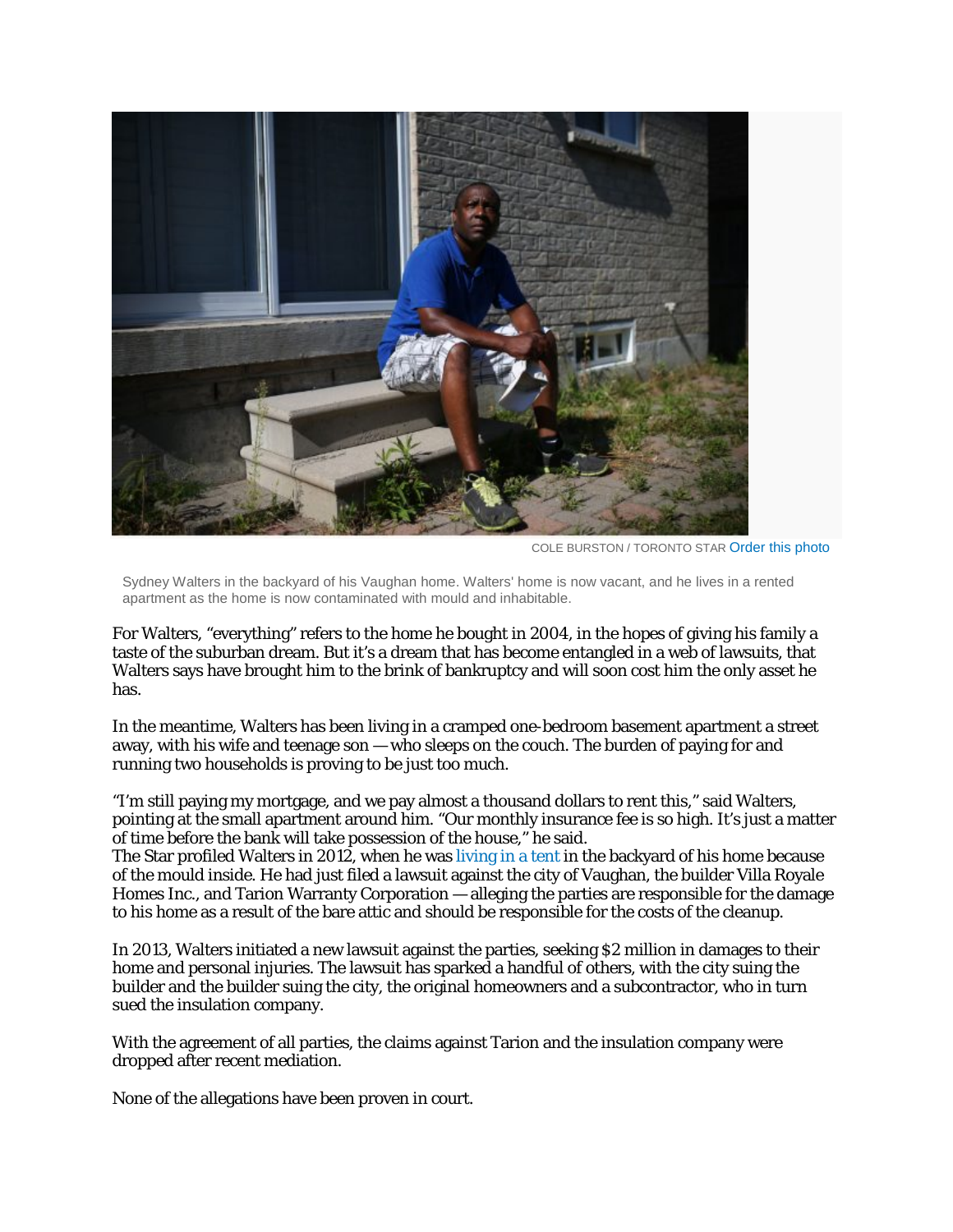Since then, the case has hit a standstill as nobody can agree on who is at fault. And each party Walters is suing says the other should pay, if a judge rules in his favour. Court mandated mediation failed in June. Walters's lawyer, Wendy Greenspoon-Soer, says the case is headed to trial early next year.



COLE BURSTON/TORONTO STAR

"Our monthly insurance fee is so high. It's just a matter of time before the bank will take possession of the house," Walters said.

According to the lawsuit, Walters and his wife Olivia bought the home in 2004 for \$320,000 from the original homeowner, who bought the new build in 2002.

As first time buyers, Walters admits he was naïve. Because it was only two years old, he moved in without a home inspection. He dutifully paid heating bills — upwards of  $\frac{$400}{a}$  month — even though he noticed the home was "extremely hot during summer months and extremely cold during the winter months, with poor ventilation and ice buildup where the walls meet the roof," according to the suit.

In the winter, when he turned up the furnace, heat would escape through the top and melt the snow and cause leaks. In the summer, the house was hot, and the mould began to grow and spread because of the moisture.

According to his claim, the family began to have health issues, and specialists and doctors advised Walters and his family to move elsewhere. Even now, he says he enters the home only if he's wearing protective gear.

Walters complained to the city after a contractor he hired said the attic lacked insulation. During legal examination in 2011, notes from a city of Vaughan building inspector confirmed that "no attic ceiling insulation" was ever installed.